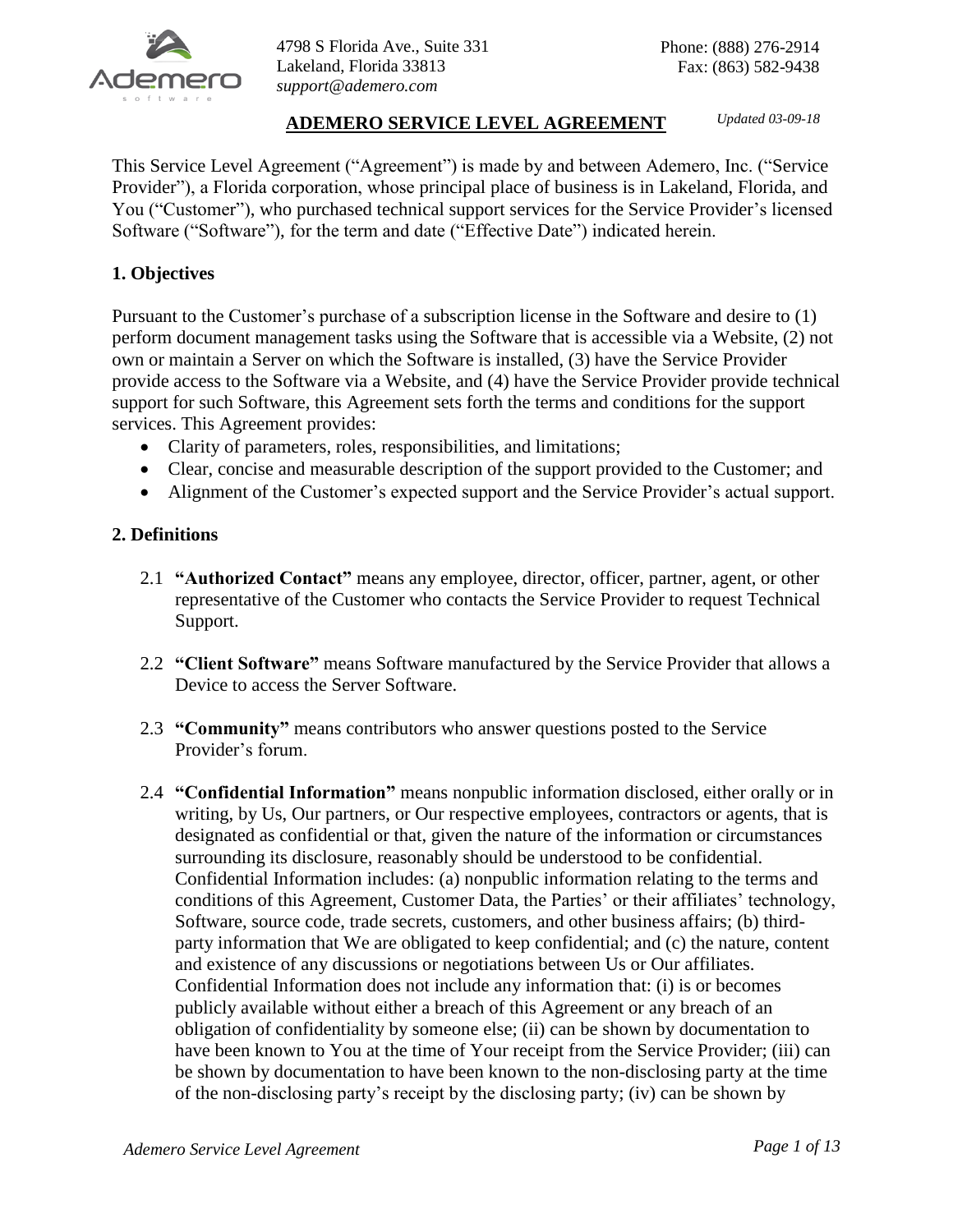

documentation to have been independently developed by the disclosing party without reference to or reliance on the Confidential Information; or (v) is required to be disclosed by law or a governmental body or court.

- 2.5 **"Conversion"** means the process of changing any type of data to a different format, including but not limited to data found in files, text, images, documents, photos, movies, archives, folders, emails, databases, file server contents, document management servers or other Hardware, or other document management software.
- 2.6 **"Customer"** or **"You"** means the individual or entity entering into this Agreement with the Service Provider.
- 2.7 **"Customer Data"** means any data, information, or material the Customer provides or submits to the Service Provider.
- 2.8 **"Customer Site"** means any geographical location owned or inhabited by the Customer where either a Server containing the Server Software resides or Devices are used to access Server Software.
- 2.9 **"Device"** means a personal computer, workstation, terminal, handheld computer, pager, telephone, personal digital assistant, or other electronic device.
- 2.10 **"Due Date"** means the date on which the Customer's payment must be received.
- 2.11 **"Effective Date"** means the beginning date, or month, of this Agreement as indicated on the Support Provider's invoice, which is provided to the Customer.
- 2.12 **"Hardware**" means machines and other physical components of a computer.
- 2.13 **"Incident"** means a specific, discrete error or unexpected behavior to the Software that can be addressed by isolating its origin to a single cause or to multiple causes.
- 2.14 **"Installation**" means placing the Software onto the Customer's computer so that the Software can be used.
- 2.15 **"Implementation"** means integrating the Service Provider's Software into the Customer's computer system.
- 2.16 **"Migration"** means relocating the Software, in whole or in part, including but not limited to any data on which the Software is dependent, to another Server or Device.
- 2.17 **"New Release"** means major Software changes, such as the functionality changes, patches, bug fixes, and other modifications, provided by the Service Provider to improve the performance of the Software and related services.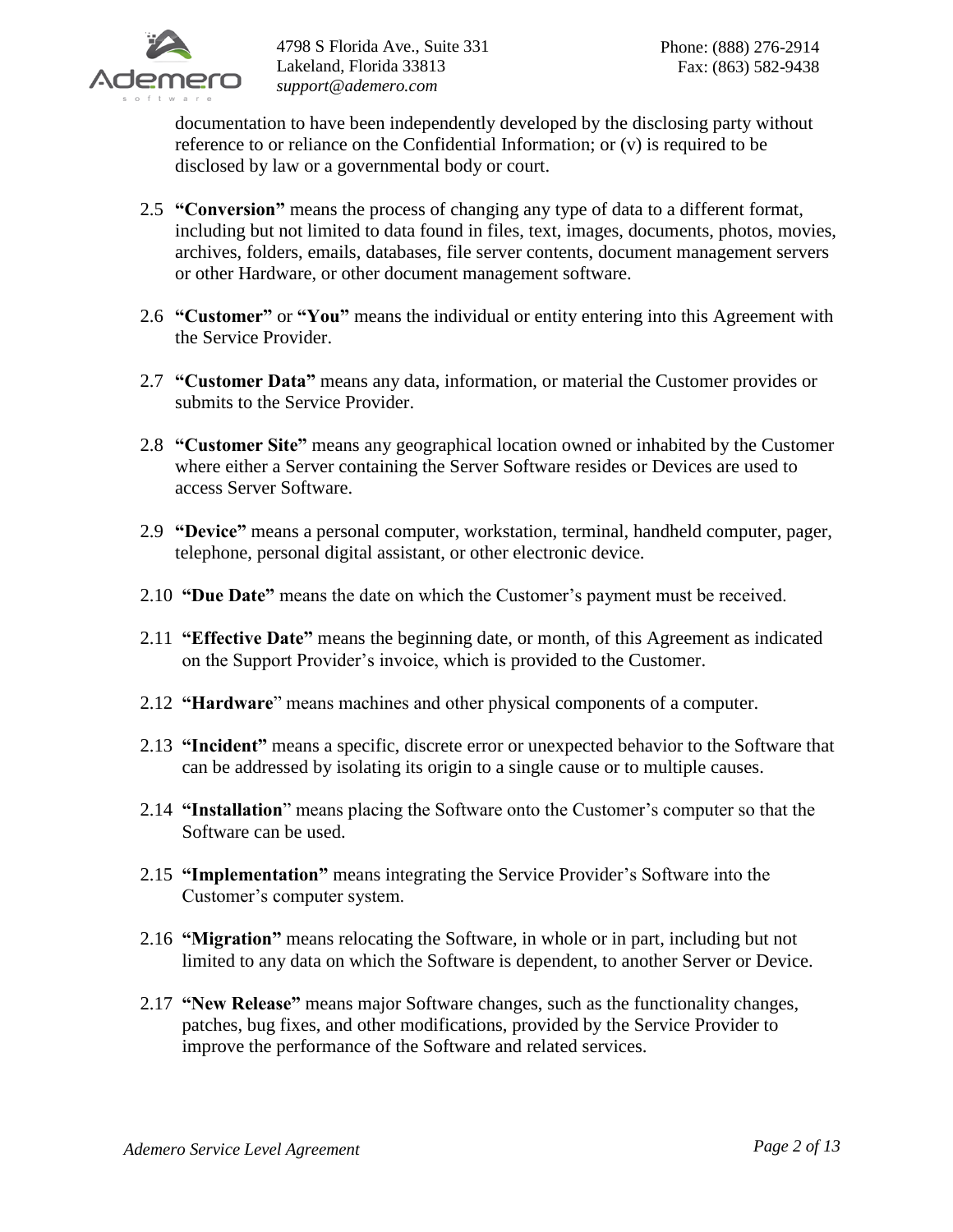

- 2.18 **"Normal Business Hours"** means 8:30am-5:00pm Eastern Standard Time, Monday thru Friday (excluding bank and other public holidays in the United States).
- 2.19 **"Parties"** or **"Or"** or **"Us"** or **"We"** means both the Service Provider and the Customer who has purchased a subscription license in the Software.
- 2.20 **"Pre-Production Phase"** means Software that has not been implemented or installed.
- 2.21 **"Post-Production Phase"** means an Implementation and Installation of the Software that has passed the Customer's testing, has been fully deployed, and is in regular use by one or more users.
- 2.22 **"Server"** means a computer that manages access to a centralized resource or service in a network.
- 2.23 **"Server Software"** means Software manufactured by the Service Provider that resides on a Server and handles requests from users and devices on a network.
- 2.24 **"Software**" means Ademero Software product purchased by the Customer, as listed on the Customer's invoice, including end-user documentation, other accompanying documentation, add-ons, extensions, libraries, fixes, plug-ins and other related materials and to any and all copies, updates, modifications, functionally-equivalent derivatives, documentation or any parts or portions thereof.
- 2.25 **"Service Provider"** means Ademero, Inc. and its affiliates.
- 2.26 **"Subscription Period"** means
- 2.27 **"Support Request"** means a request for Technical Support initiated by the Customer or an Authorized Contact of the Customer.
- 2.28 **"Support Specialist"** means an employee of the Service Provider who provides Technical Support.
- 2.29 **"Target Response Time"** means communication from the Service Provider to the Customer in person or via email, fax, phone, or mail acknowledging a Support Request, which may or may not include a workaround, resolution, or request for additional information required by the Service Provider to diagnose an Incident.
- 2.30 **"Technical Support"** means remote assistance from the Service Provider to resolve Incidents reported by the Customer.
- 2.31 **"Third-Party Hardware"** means Hardware that is not manufactured by the Service Provider.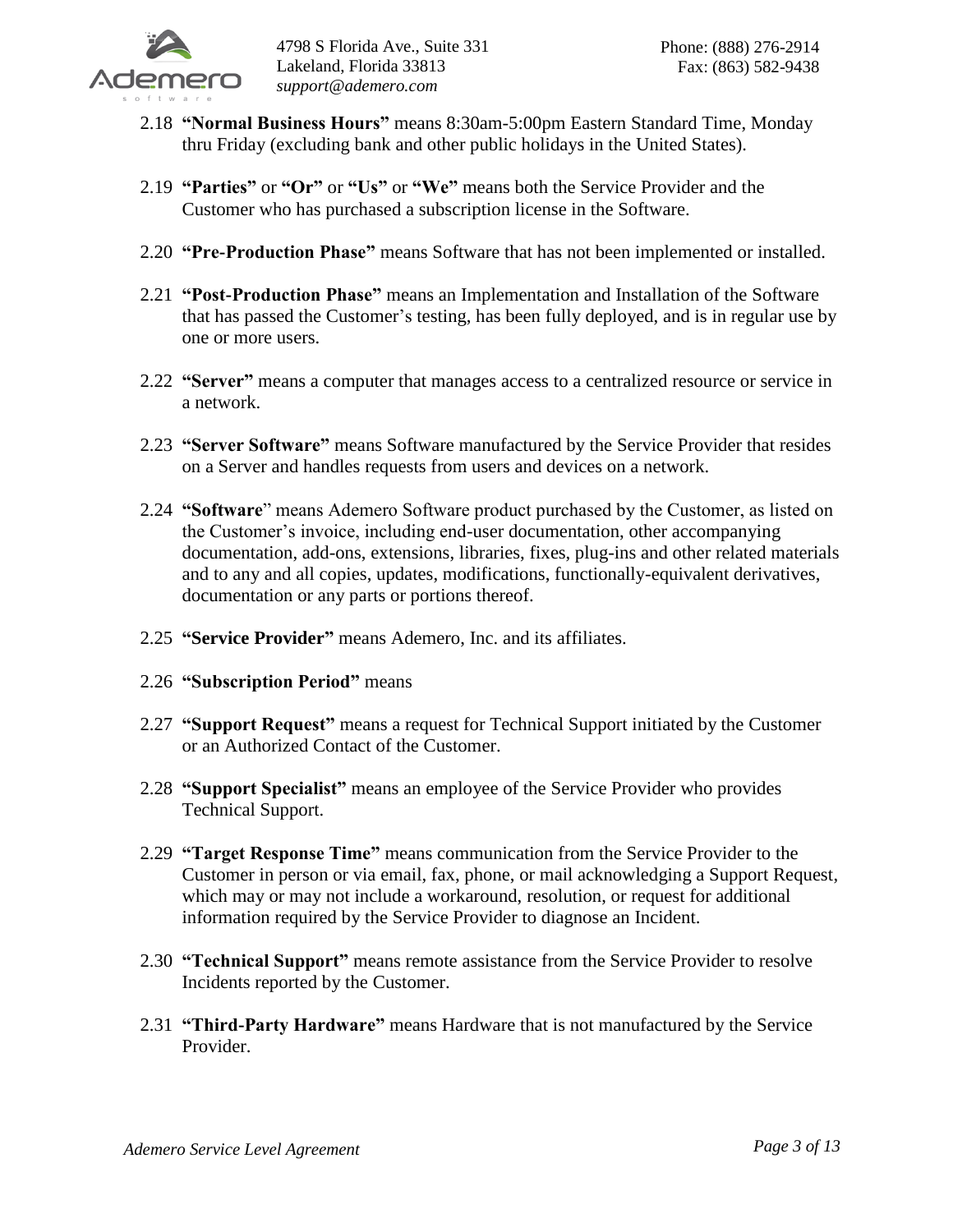

- 2.32 **"Third-Party Software"** means computer programs and other related technology that is not manufactured by the Service Provider.
- 2.33 **"Update"** means minor Software changes, such as the functionality changes, patches, bug fixes, and other modifications, provided by the Service Provider to improve the performance of the Software and related services.
- 2.34 **"Workaround"** means a temporary resolution to an Incident that allows the Customer to use the Software.
- 2.35 **"Website"** means an internet webpage created by the Service Provide for the Customer to access and perform document management tasks.

# **3. Service Level Agreement Scope**

The following detailed service parameters are the guidelines in the ongoing Technical Support services of this Agreement.

## 3.1 Support Scope

The Customer shall receive the following service under this Agreement:

- Unlimited email, telephone, live chat, private portal, and forum support;
- Remote assistance using online software, such as Zoho Assist;
- Technical Support to an unlimited number of Authorized Contacts employed by or partnered with the Customer; and
- Technical Support to an unlimited number of Customer Sites.

## 3.2 Support Availability

*Telephone Support:*

- Customer Support Numbers:
	- o **(US Toll-Free) 1-888-276-2914**
	- o **(US Toll-Free) 1-863-937-0272**
	- o **(International) +1 863-937-0272**
- Telephone Support Hours: 24 hours/day, 7 days/week
- Customer support calls received from the Customer during Normal Business Hours will be attended to by the first available Support Specialist.
- Except for Severity 1 Incidents, Customer support calls received from the Customer outside of, or when a Support Specialist is unavailable during, Normal Business Hours will be considered received on the business day in which Normal Business Hours are next resumed, and such calls will be forwarded to an automated voicemail system. Best efforts will be made to respond to the calls within the time period specified in the applicable Target Response Time (see Subsection 4.2 below).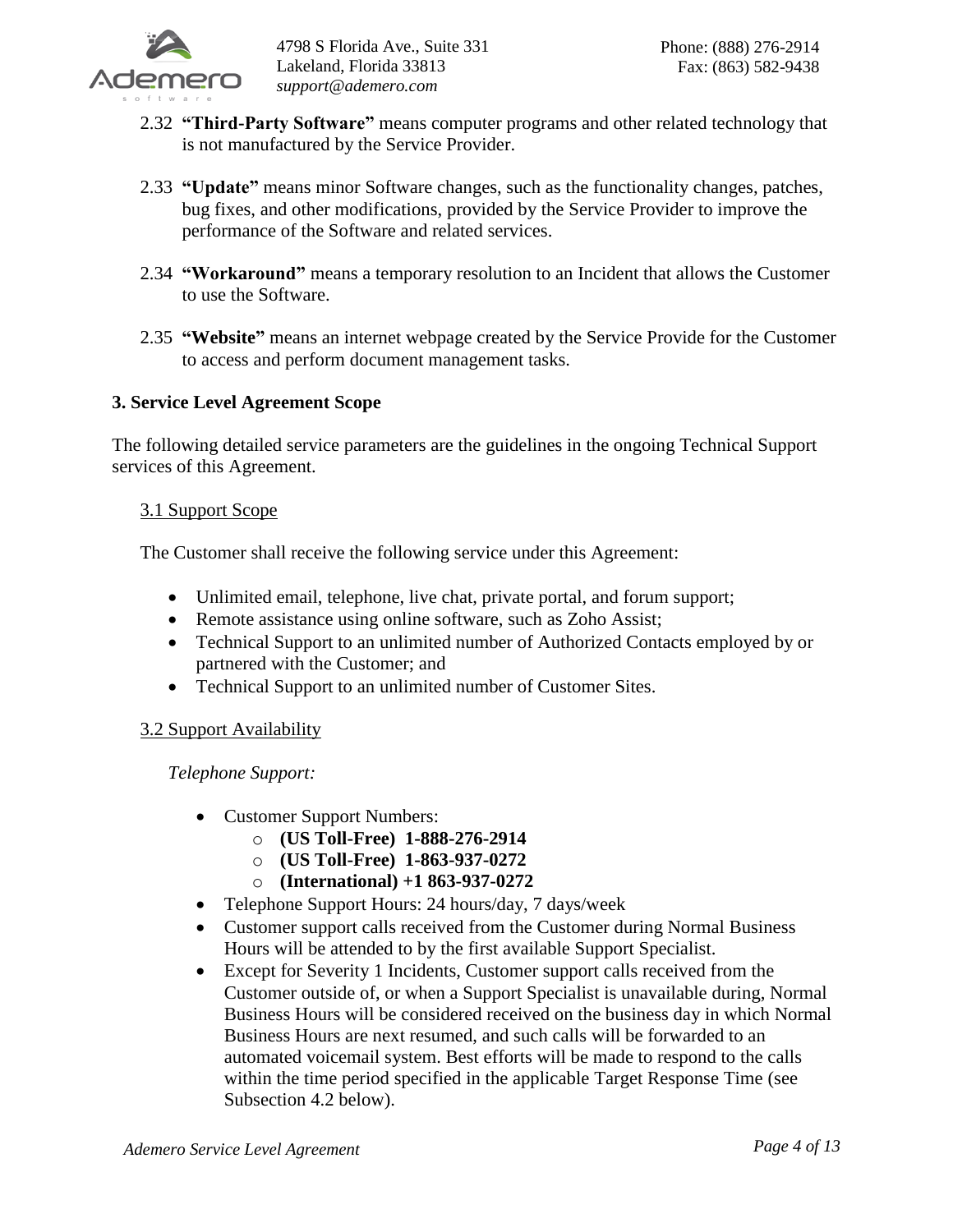

*Email Support:*

- Customer Support Email Address: **support@ademero.com**
- Email Support Hours: 24 hours/day, 7 days/week
- Customer support emails received from the Customer during Normal Business Hours will be attended to by the first available Support Specialist.
- Except for Severity 1 Incidents, Customer support emails received from the Customer outside of, or when a Support Specialist is unavailable during, Normal Business Hours will be considered received on the business day in which Normal Business Hours are next resumed. Best efforts will be made to respond to the emails within the time period specified in the applicable Target Response Time (see Subsection 4.2 below).

## *Live Chat Support:*

- Customer Support Live Chat Line:
	- o **Ademero Website – Visit http://www.ademero.com, then click "Live Chat."**
	- o **Content Central – Click "Live Chat," then click "Get Live Help."**
- Live Chat Support Business Hours: 24 hours/day, 7 days/week
- Customer live chat requests received from the Customer during Normal Business Hours will be attended to by the first available Support Specialist.
- Except for Severity 1 Incidents, Customer support live chat requests received from the Customer outside of, or when a Support Specialist is unavailable during, Normal Business Hours will be considered received on the business day in which Normal Business Hours are next resumed. Best efforts will be made to respond to the requests within the time period specified in the applicable Target Response Time (see Subsection 4.2 below).

*Private Portal Support:*

- Private Portal Support Access:
	- o **Visit http://www.support.ademereo.com, then click the "Add ticket" icon.**
- Private Portal Support Hours: 24 hours/day, 7 days/week
- Customer private support requests received from the Customer during Normal Business Hours will be attended to by the first available Support Specialist.
- Except for Severity 1 Incidents, Customer private support requests received from the Customer outside of, or when a Support Specialist is unavailable during, Normal Business Hours will be considered received on the business day in which Normal Business Hours are next resumed. Best efforts will be made to respond to the requests within the time period specified in the applicable Target Response Time (see Subsection 4.2 below).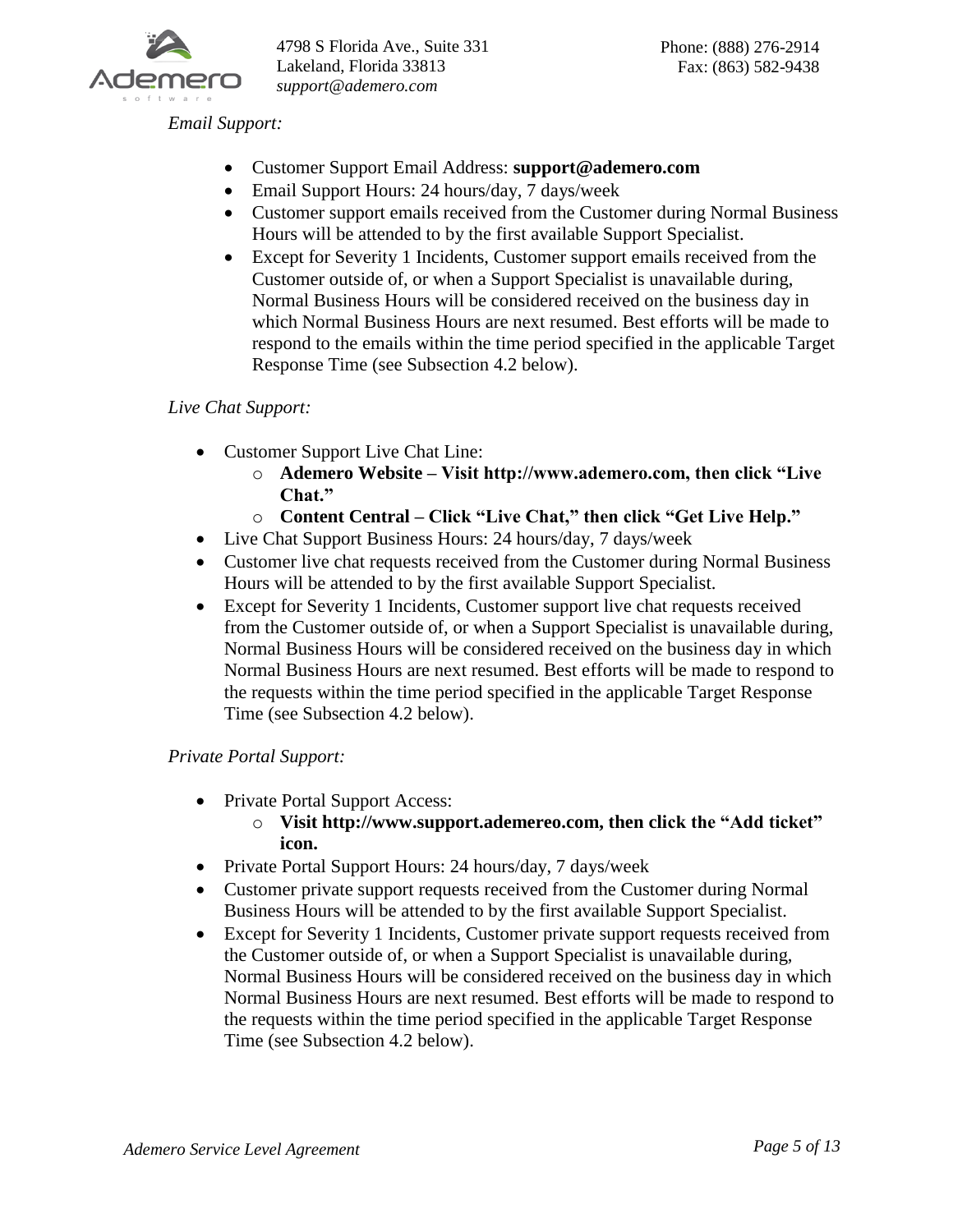

*Forum Support:*

- Forum Support Access:
	- o **Visit http://www.support.ademereo.com, then click the "Community" icon.**
- Forum Support Hours: 24 hours/day, 7 days/week
- Customer forum questions posted by the Customer may be answered by the Community. If the Community is unable to answer such questions, a Support Specialist shall provide an answer.
- Customer forum questions received from the Customer during Normal Business Hours will be attended to by the first available Support Specialist.
- Except for Severity 1 Incidents, Customer forum questions received from the Customer outside of, or when a Support Specialist is unavailable during, Normal Business Hours will be considered received on the business day in which Normal Business Hours are next resumed. Best efforts will be made to respond to the questions within the time period specified in the applicable Target Response Time (see Subsection 4.2 below).

## 3.3 Customer Responsibilities

The Customer agrees to the following responsibilities under this Agreement:

- Promptly report to the Service Provider all problems with the Software;
- Implement any corrective procedures provided by the Service Provider reasonably promptly after receipt;
- Demonstrate the errors and unexpected behavior of the Software or Hardware (purchased from the Service Provider only);
- Provide all data required by the Service Provider to resolve an Incident, including, but not limited to, usernames, passwords, system data, log files, database dumps, program scripts, descriptions of the Hardware and Software environment, examples of inputs, and expected and actual outputs;
- Provide access to the Server or Devices running or accessing the Software required by the Service Provider, including, but not limited to file transfer and remote assistance capabilities;
- Use commercially reasonable efforts to provide an active voice telephone line and email address when required to address a Support Request;
- Install Server Software on a Server that meets the minimum requirements for the Software as published by the Service Provider (available at [https://learn.ademero.com/frequently-asked-questions\)](https://learn.ademero.com/frequently-asked-questions);
- Install Client Software on a Device that meets the minimum requirements for the Software as published by the Service Provider (available at [https://learn.ademero.com/frequently-asked-questions\)](https://learn.ademero.com/frequently-asked-questions);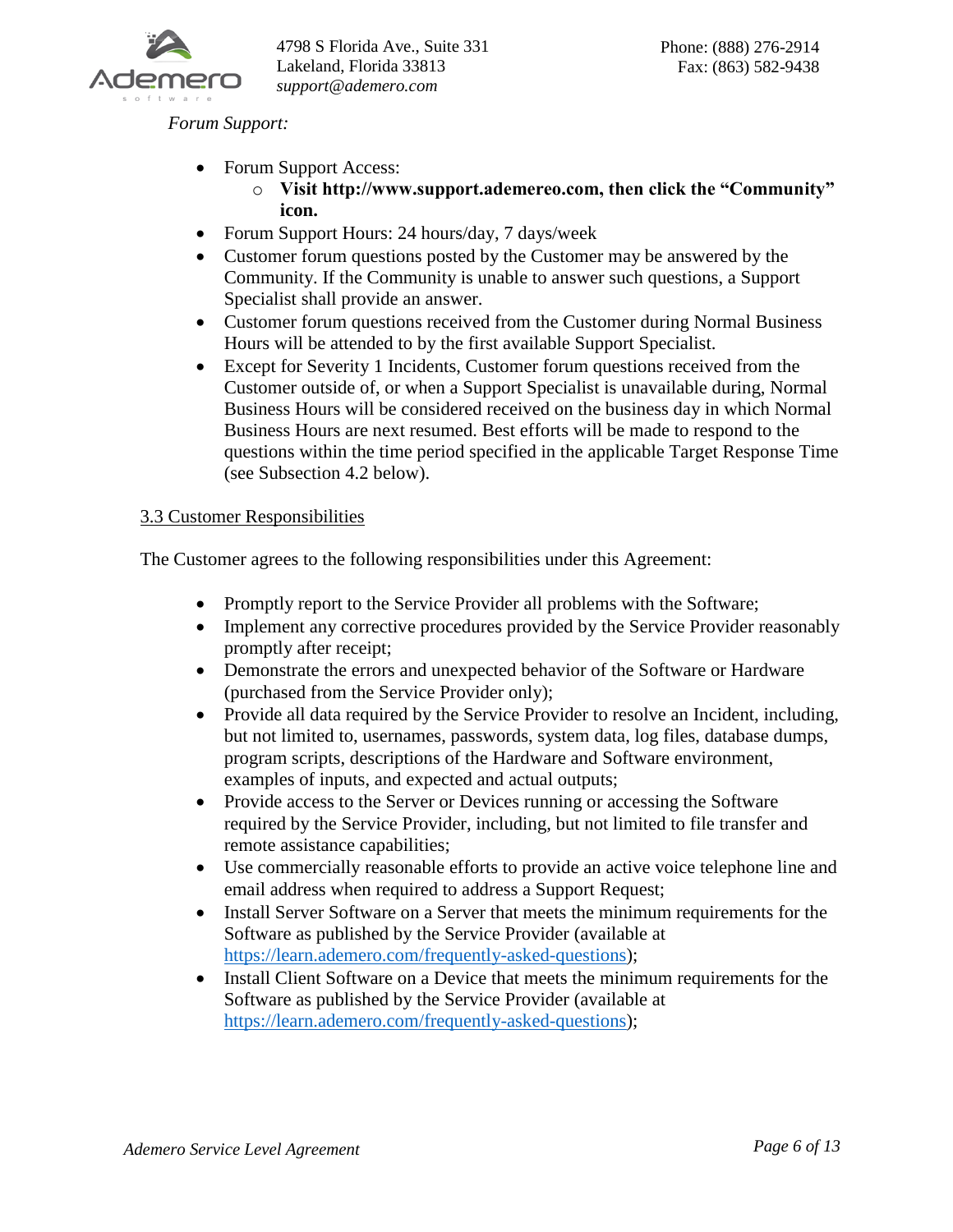

- Maintain Third-Party Software, and Hardware (not purchased by the Service Provider) that are associated with either the Server that runs the Server Software or the Device(s) that access the Server Software, including, but not limited to, installing patches, bug fixes, security updates, and addressing errors or unexpected behavior;
- Monitor storage capacity on the Server running the Server Software and add additional storage as necessary;
- Plan, distribute, and install Updates and New Releases;
- Update Software releases that are older than six (6) months to the most recent release;
- Use reasonable diligence, no less than the degree of care which the Customer uses in respect to its own confidential and proprietary information of like nature, to prevent the unauthorized disclosure, reproduction or distribution of Confidential Information to any other individual, corporation or entity; and
- Protect and maintain an up-to-date and restorable backup of any and all databases, files, utilities, scripts, code, software and other systems in which the Service Provider's staff may directly access, including Software licensed from the Service Provider, at all times, including all service functions performed by the Service Provider pursuant to this Agreement and undertaken on the Customer's local installation of the Software.

# 3.4 Service Provider Responsibilities

The Service Provider agrees to the following responsibilities under this Agreement:

- Assist with Installation and use of the Software and Hardware (purchased from the Service Provider only);
- Provide the Customer with access to a Website, which is operated and hosted by the Service Provider, to access and retrieve the Customer's documents;
- Use commercially reasonable efforts to diagnose and resolve errors and unexpected behaviors encountered while using the Software or Hardware (purchased from the Service Provider only);
- Provide the amount of disk storage and memory capacity that the Customer purchased at the time of sale;
- Provide the Customer with Updates and New Releases, when necessary;
- Provide training videos and electronic and online documentation for the Software and Hardware (purchased from the Service Provider only);
- Provide the Customer, on an as-available basis in a machine-readable format, with New Releases of Software already licensed to the Customer;
- Perform Software Updates to resolve Severity 1 and Severity 2 Incidents, if necessary, upon the Customer's request;
- Maintain security of the Software and use such access only for the purposes of this Agreement;
- Comply with the Customer's standard security procedures;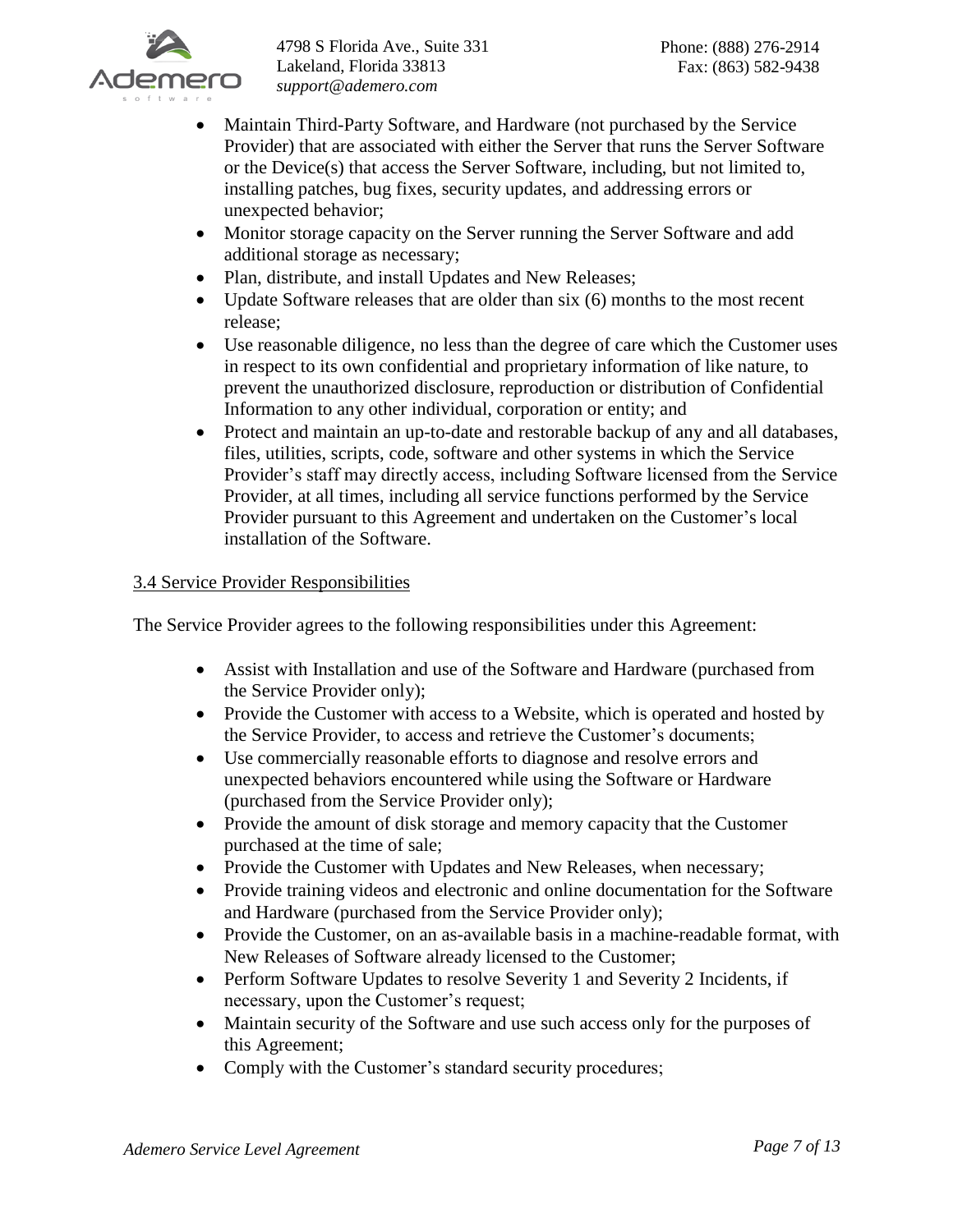

- Take commercially reasonable measures to prevent unauthorized access to the Website, including, without limitation, any documents and/or data thereon, and any databases or other sensitive material generated from or used in conjunction with the Website;
- Immediately notify the Customer of any known security breaches or holes, which are reasonably likely to impact the Website or any documents and/or data; and
- Use reasonable diligence, no less than the degree of care which the Service Provider uses in respect to its own confidential and proprietary information of like nature, to prevent the unauthorized disclosure, reproduction or distribution of Confidential Information to any other individual, corporation or entity.

## 3.5 Services Beyond Support Scope

Technical support services not covered under this Agreement shall not be provided to the Customer.

## **4. Incident Procedure and Resolution**

### 4.1 Incident Procedure

The following steps provide the general procedure of the management of Incidents:

- 1. The Customer reports the Incident to the Service Provider via one of the several support channels (see Subsection 3.2).
- 2. Except when using the Forum Support Channel, immediately following the Customer's report, the Customer receives a case number, unless no email is associated with the Customer.
- 3. A Support Specialist is assigned to triage the Customer's case, prioritizing it based on complexity and severity (see Subsection 4.2), in which the Support Specialist has sole discretion in such determination.
- 4. The Support Specialist contacts the Customer regarding the Incident in the Target Response Time (see Subsection 4.2)
- 5. The Support Specialist uses reasonable commercial effort to resolve the Incident.
- 6. The Support Specialist contacts the Customer regarding the resolution (see Subsection 4.3).

### 4.2 Severity Rating and Target Response Times

The Service Provider shall work to accurately define the severity of the Incident to ensure a timely response as outlined as below.

| <b>Severity Rating</b> | <b>General Description</b>                                              | <b>Characteristics</b>                                                                                                                                                                                                                        | <b>Target Response Time</b><br>(for 90% of Incidents) |
|------------------------|-------------------------------------------------------------------------|-----------------------------------------------------------------------------------------------------------------------------------------------------------------------------------------------------------------------------------------------|-------------------------------------------------------|
| Severity 1 (Critical)  | Extremely serious, system-<br>wide interruption to<br>normal operations | Incident has affected, or will<br>٠<br>affect, every user.<br>Software tasks that should be<br>$\bullet$<br>executed immediately cannot be<br>executed because of a complete<br>and total Software malfunction.<br>Data integrity is at risk. | $<$ twenty-four (24)<br>hours                         |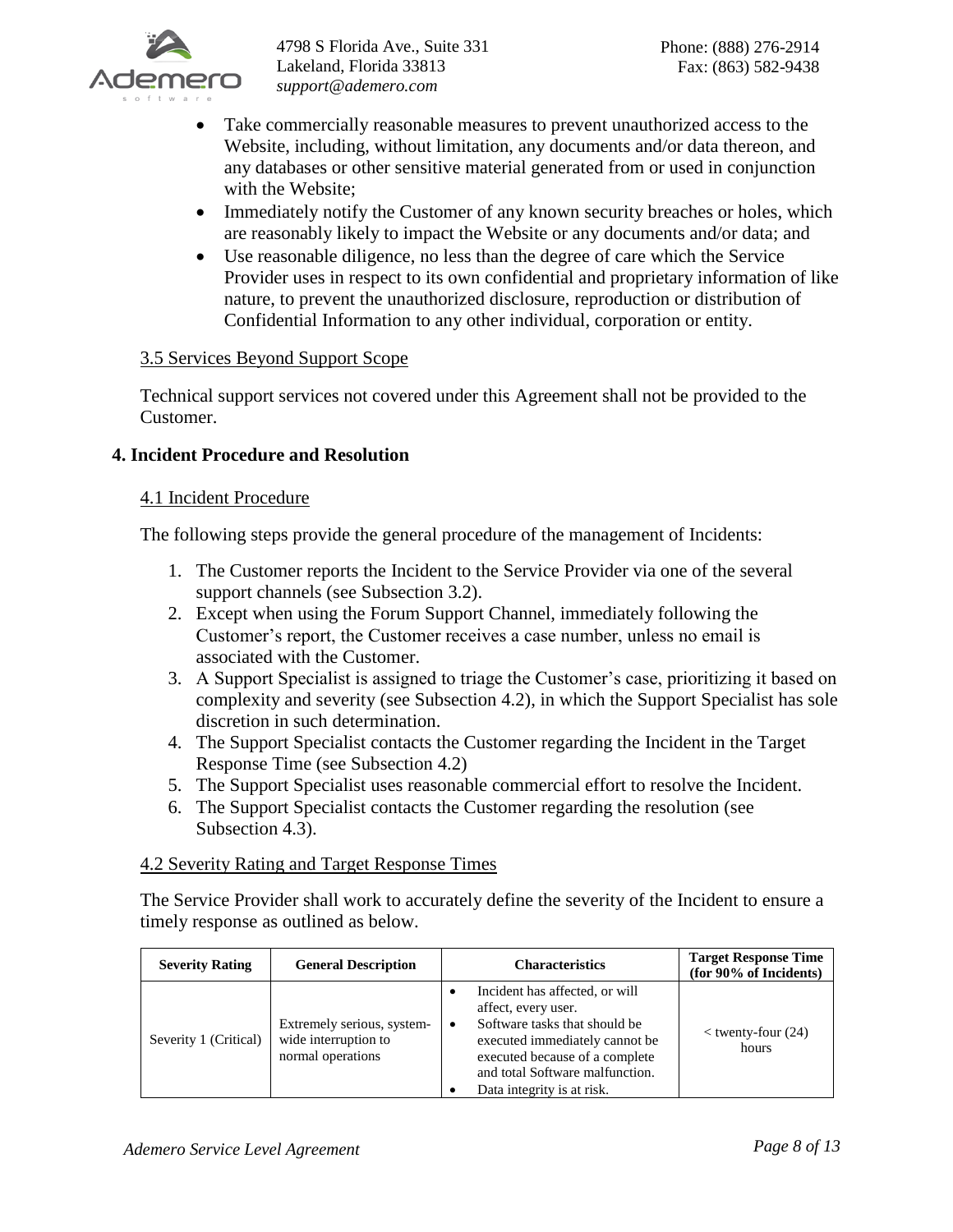

| Severity 2 (Urgent)       | Serious interruption to<br>normal operations       | Incident may have affected, or<br>will affect, some or every user.<br>Important, essential Software<br>٠<br>tasks cannot be performed;<br>however, some processing can<br>continue in a restricted manner.<br>Data integrity may be at risk.                                                                                                                                                                                                          | $<$ forty-eight (48) hours |
|---------------------------|----------------------------------------------------|-------------------------------------------------------------------------------------------------------------------------------------------------------------------------------------------------------------------------------------------------------------------------------------------------------------------------------------------------------------------------------------------------------------------------------------------------------|----------------------------|
| Severity 3<br>(Important) | Moderate interruption to<br>normal operations      | Incident may have affected, or<br>will affect, some or every user.<br>Software has minor degradation<br>٠<br>in performance or user efficiency;<br>however, important, essential<br>tasks may be performed.<br>Data integrity is not at risk.                                                                                                                                                                                                         | $<$ three (3) days         |
| Severity 4 (Minor)        | Minimal to no interruption<br>to normal operations | Incident may have affected, or<br>will affect, some or every user.<br>Incident (1) hinders deployment<br>٠<br>of the Software during Pre-<br>Production Phase or (2) produces<br>a noticeable situation in which the<br>use is affected in some way which<br>is reasonably correctable by a<br>documentation change or by a<br>future, regular release from the<br>Service Provider in a Post-<br>Production Phase.<br>Data integrity is not at risk. | $<$ five (5) days          |

The severity level of an Incident shall be determined by Support Specialist in its sole discretion.

The Target Response Time above represents the response time for 90% of Incidents. The Service Provider shall use make best efforts to maintain these target response times, but actual response time will depend on the complexity and severity of the Incident and the Support Request volume.

### 4.3 Incident Resolution

An Incident shall be deemed to be resolved when the Customer receives any one of the following:

- Notice that the Incident has been resolved by the Service Provider;
- Information that resolves the Incident;
- Notice that the Incident can be resolved by updating to a newer release of the Software or Third-Party Software, or by installing additional Third-Party Software or Third-Party Hardware;
- Notice that the Incident is not reproducible; or
- Information that identifies that the Incident is caused by any of the following:
	- o A known incompatibility with other Third-Party Software or Third-Party Hardware (for Incidents with a Severity of 3 or 4 only);
	- o A known, unresolved flaw in the Software (for Incidents with a Severity of 3 or 4 only);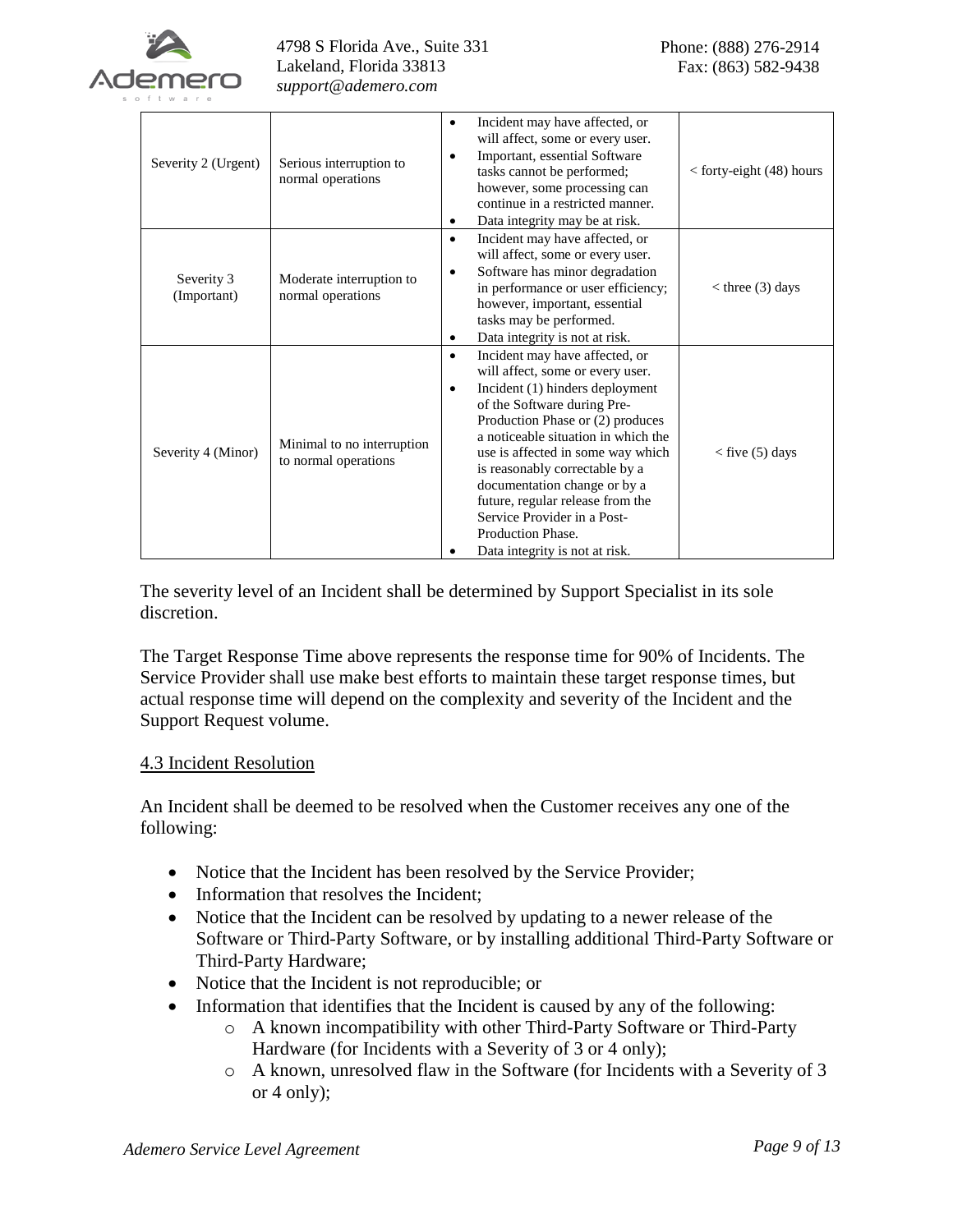

- o Third-Party Software, including but not limited to software developed exclusively for the Customer, antivirus, antimalware, firewall, proxy, or other security software;
- o Hardware not purchased from the Service Provider;
- o Intermittent, slow, or failed network connectivity;
- o Unauthorized customizations or modifications to the data, database, configuration files, settings files, scripts, code, or other software components and related technology on which the Software or Hardware it is dependent; or
- o Failure by the Customer to meet the Customer Responsibilities (see Subsection 3.3).

### **5. Exclusions**

### 5.1 General Exclusions

The Service Provider shall be excluded from providing technical support services for Incidents caused by or arising out of the following:

- Modifications or changes to the Software, except for any modifications or changes made by the Service Provider or by the Customer as directed by the Service Provider;
- Use of the Software that is not authorized in this Agreement or any agreement or material referenced herein;
- External physical factors, such as inclement weather conditions, which affects the ability to provide technical support services and which may cause electrical stress or failure of electric power, air conditioning or humidity control, neglect, misuse, operation of the Software with other media not in accordance with the Software, or causes other than ordinary use; and
- Problems solely arising from Third-Party Software and Third-Party Hardware.

### 5.2 Professional Service Exclusions

The following Professional Services are expressly excluded under this Agreement:

- Conversions;
- Migrations;
- One-time or recurring backups;
- Data recovery or restoration;
- Custom programming;
- Custom software modifications;
- Distribution and Installation of Updates or New Releases to the Software;
- Remote or in-person training;
- Performance monitoring;
- On-site technical support services;
- Software configuration or Implementations;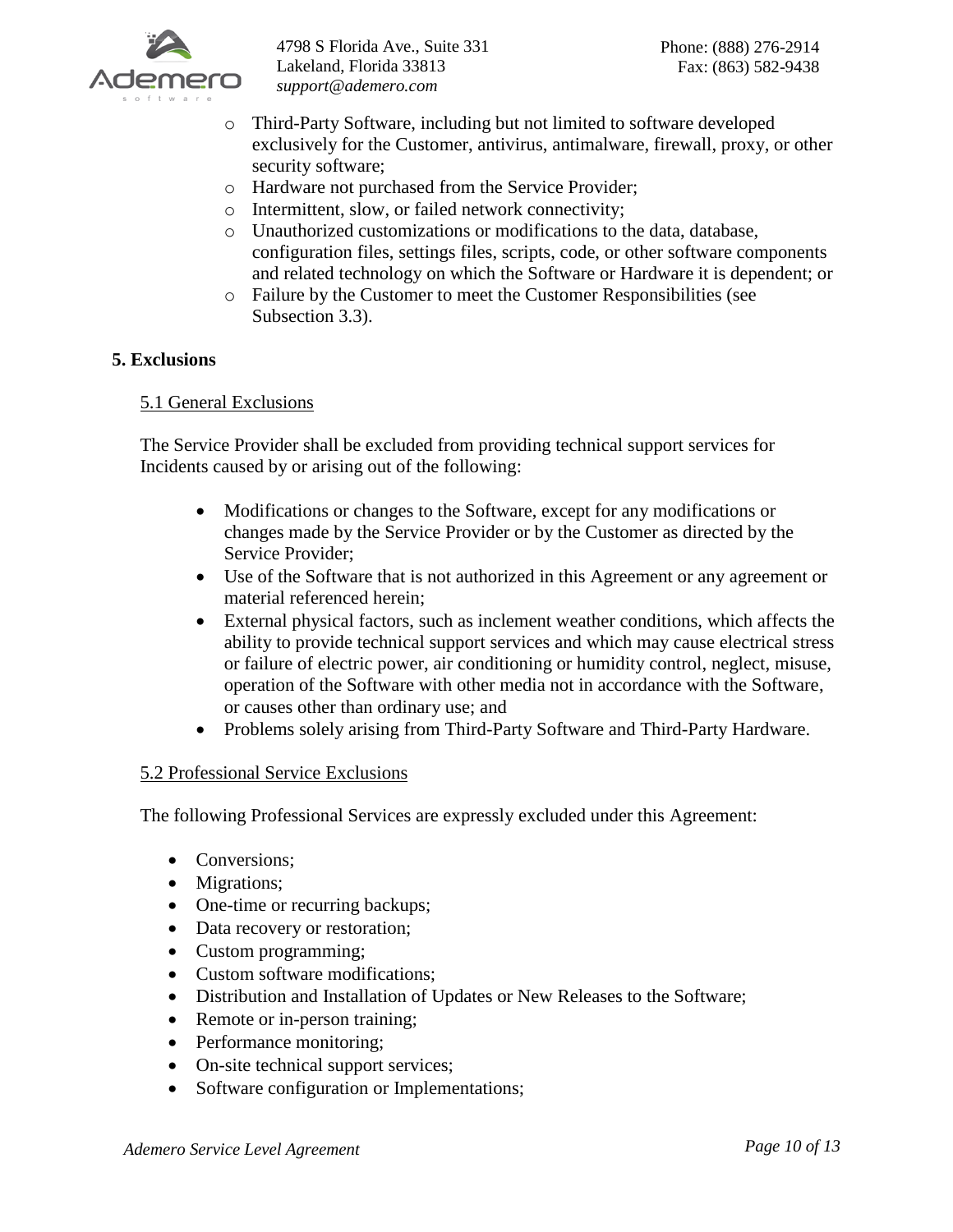

- Hardware (not purchased from the Service Provider) Installation, diagnosis, and resolution; and
- Third-Party Software Installation, diagnosis, and resolution.

The Customer may request for the Service Provider to perform these services; however, these services are considered Professional Services, which are outside the scope of this Agreement and require a distinct agreement from this Agreement.

## **6. Agreement Term, Payment, Renewal, Termination, Refund and Reinstatement**

### 6.1 Term

Unless otherwise stated, the term for this Agreement shall commence on the Effective Date and remain in effect for one (1) month.

### 6.2 Payment

The Customer shall pay the fee agreed upon by the Parties by the Due Date indicated in the applicable invoice.

#### 6.3 Renewal

This Agreement does not automatically renew. To maintain technical support, the Customer must purchase another support agreement from the Service Provider before the term of this Agreement expires. It is the Customer's responsibility to request and review any modification to the service level agreement before renewing the agreement.

### 6.4 Termination

This Agreement shall remain in force for the term agreed upon so long as, and to the extent that, the Customer pays the Service Provider the price agreed upon, the Customer maintains a subscription license in the Software, and the Customer is in full compliance with this Agreement. This Agreement shall terminate automatically, with or without notice of termination, at the end of its term unless the Customer renews according to Subsection 6.3. The Service Provider reserves the right to terminate this Agreement, with or without notice, if any payment owed by the Customer is past due. Upon termination of this Agreement, all outstanding fees owed by the Customer shall become immediately due and payable. The Service Provider shall have no further obligation to provide any technical support services to the Customer upon the termination of this Agreement. Under no circumstances shall the Service Provider be obligated to provide technical support services beyond the end of the term for this Agreement.

### 6.5 Refund

The Customer shall not receive a refund or cancel a payment for technical support services purchased from the Service Provider.

### 6.6 Reinstatement

If this Agreement lapses, or terminates, the Service Provider may assess a reinstatement fee to reinstate the Agreement.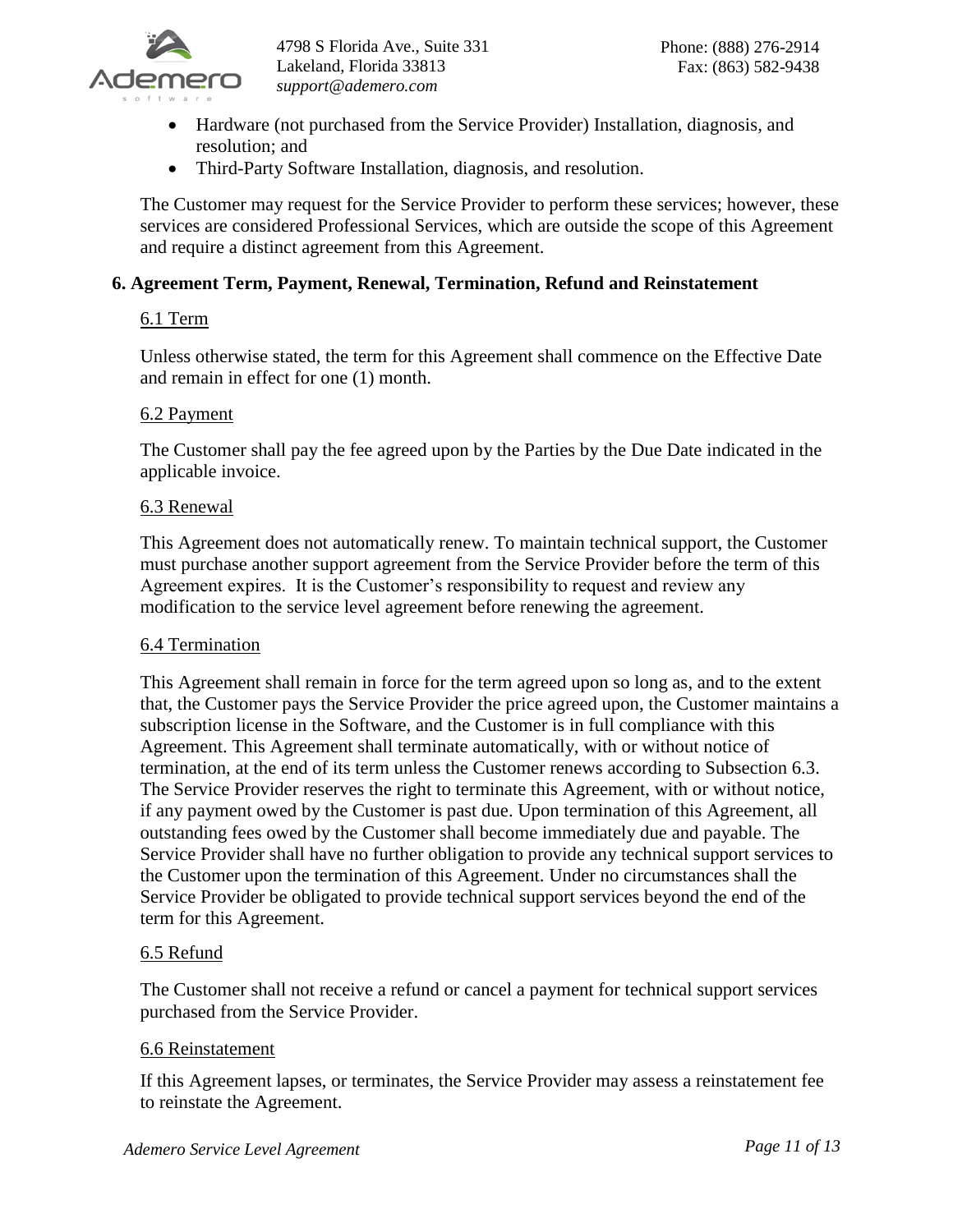

## **7. Warranty, Disclaimer, and Limitation of Liabilities, Damages and Remedy**

### 7.1 Warranty and Disclaimer

The Service Provider shall use commercially reasonable efforts to provide a resolution to Incidents that are covered under this Agreement. While it is the Service Provider's goal to provide an acceptable resolution for Incidents, the Service Provider cannot guarantee that all problems or issues can be resolved.

#### 7.2 General Disclaimer

**TO THE MAXIMUM EXTENT PERMITTED BY APPLICABLE LAW, THE SOFTWARE IS PROVIDED "AS IS," WITH ALL FAULTS, AND, EXCEPT FOR THE LIMITED EXPRESS WARRANTY IN SUBSECTIONS 3.4 AND 7.1, THE SERVICE PROVIDER AND ITS AGENTS AND PARTNERS DISCLAIM ALL OTHER WARRANTIES OF ANY KIND, EITHER EXPRESS, IMPLIED OR STATUTORY, INCLUDING, BUT NOT LIMITED TO, THE IMPLIED WARRANTIES AND/OR CONDITIONS OF MERCHANTABILITY, OF FITNESS FOR A PARTICULAR PURPOSE, OF NONINTERFERENCE, OF ACCURACY, OF SYSTEM INTEGRATION, OF QUIET ENJOYMENT, AND NON-INFRINGEMENT OF THIRD PARTY RIGHTS. THE SERVICE PROVIDER DOES NOT WARRANT THAT THE SOFTWARE WILL MEET THE CUSTOMER'S NEEDS OR BE VIRUS FREE, OR THAT THE CUSTOMER'S OPERATION OF THE SOFTWARE WILL BE UNINTERRUPTED OR ERROR FREE, OR THAT ALL NONCONFORMITIES CAN OR WILL BE CORRECTED. NO ORAL OR WRITTEN INFORMATION OR ADVICE GIVEN BY THE SERVICE PROVIDER, ITS AGENTS, OR ITS PARTNERS SHALL CREATE A WARRANTY.**

#### 7.3 Limitation of Liabilities

**TO THE EXTENT NOT PROHIBITED BY LAW, IN NO EVENT SHALL THE SERVICE PROVIDER, ITS AGENTS, OR ITS PARTNERS BE LIABLE TO THE CUSTOMER FOR LOSS OF PROFITS, FOR LOSS OF CONFIDENTIALITY, FOR LOSS OF GOODWILL, FOR LOSS OF SALE OR BUSINESS EXPENDITURE, FOR BUSINESS INTERRUPTION, FOR VIRUSES THAT MAY INFECT THE CUSTOMER'S DEVICE(S), FOR COST OF SUBSTITUTE INTELLECTUAL PROPERTY, FOR PERSONAL INJURY, FOR NEGLIGENCE, OR ANY SPECIAL, INCIDENTAL, PUNITIVE, INDIRECT, OR CONSEQUENTIAL DAMAGES ARISING OUT OF OR RELATED TO THE USE OR INABILITY TO USE THE SOFTWARE OR IN CONNECTION WITH ANY PROVISION OF THIS AGREEMENT, HOWEVER CAUSED, ON ANY THEORY OF LIABILITY, AND EVEN IF THE SERVICE PROVIDER, ITS AGENTS, OR ITS PARTNERS HAVE BEEN ADVISED OF THE POSSIBILITY OF SUCH DAMAGES. THESE LIMITATIONS SHALL APPLY NOTWITHSTANDING ANY FAILURE OF ESSENTIAL PURPOSE OF ANY LIMITED REMEDY.**